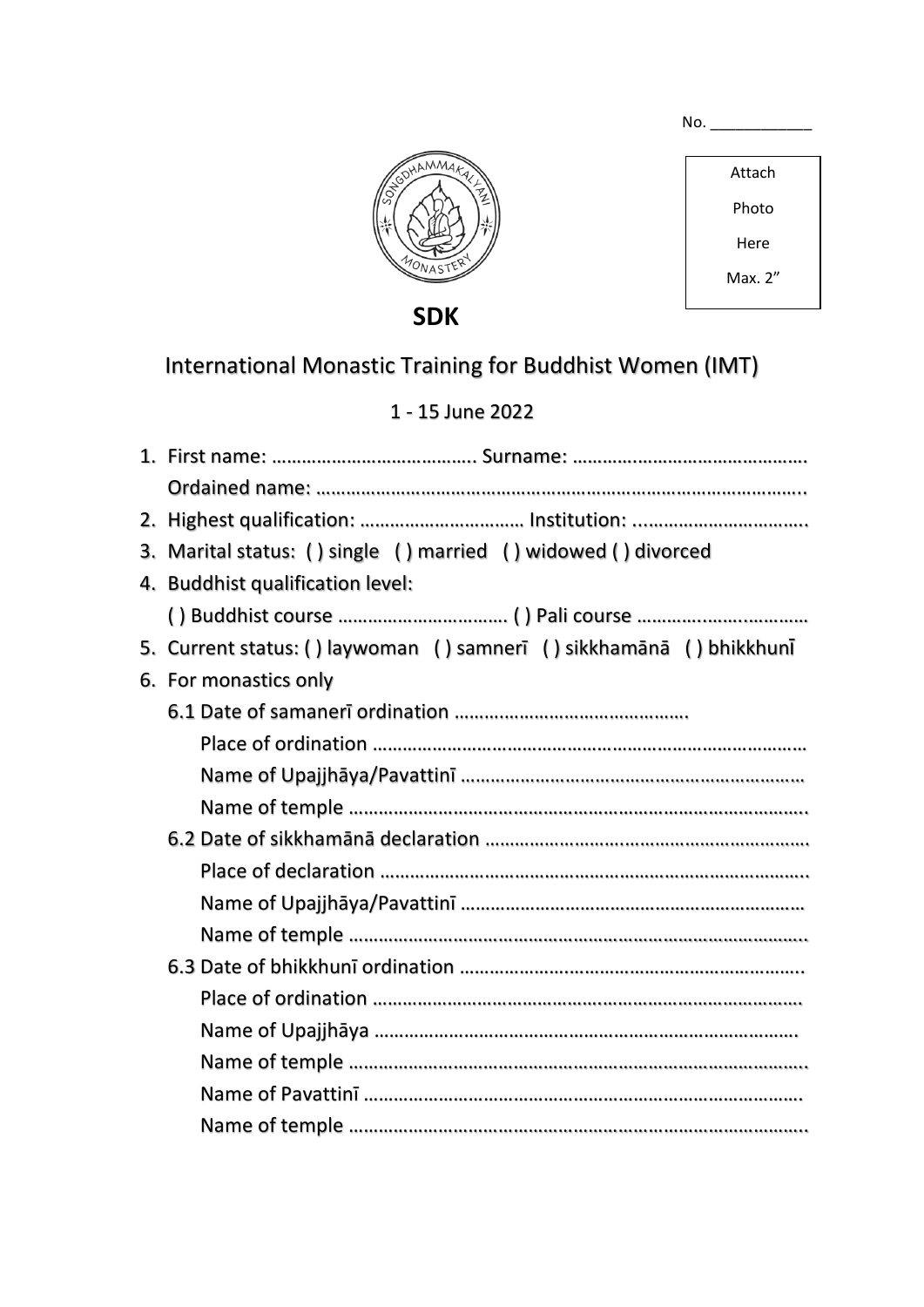# 7. Current address ………………………………………………………………………………………………………… ………………………………………………………………………………………………………… …………………………………………………………………………………………………………. 8. Job before ordination ……………………………………………………………………………………………………………… …………………………………………………………………………………………….................... 9. How do you know this project? ……………………………………………………………………………………………………………… ……………………………………………………………………………………………………………… ……………………………………………………………………………………………………………… 10.Phone no.: …………………………………… email: ……………………………………………. 11. Name of person to contact in case of emergency (Relatives by law) ……………………………………………………………Kinship: ………………...................... Phone no.: …………………………………………………………………………………………….

### REMARKS:-

- 1. Additional documents: A copy of citizen identity and one photo (size 2" attached).
- 2. Please send your application form to Songdhammakalayani Monastery 195 Petkasem Rd., Prapatone Sub-district Muang District, Nakhon Pathom 73000 THAILAND Inquiries phone no. +66-34-258270 or email: [sdk.info7@gmail.com](mailto:sdk.info7@gmail.com) before May 15, 2022 Application will be considered on first-in, first-served basis.